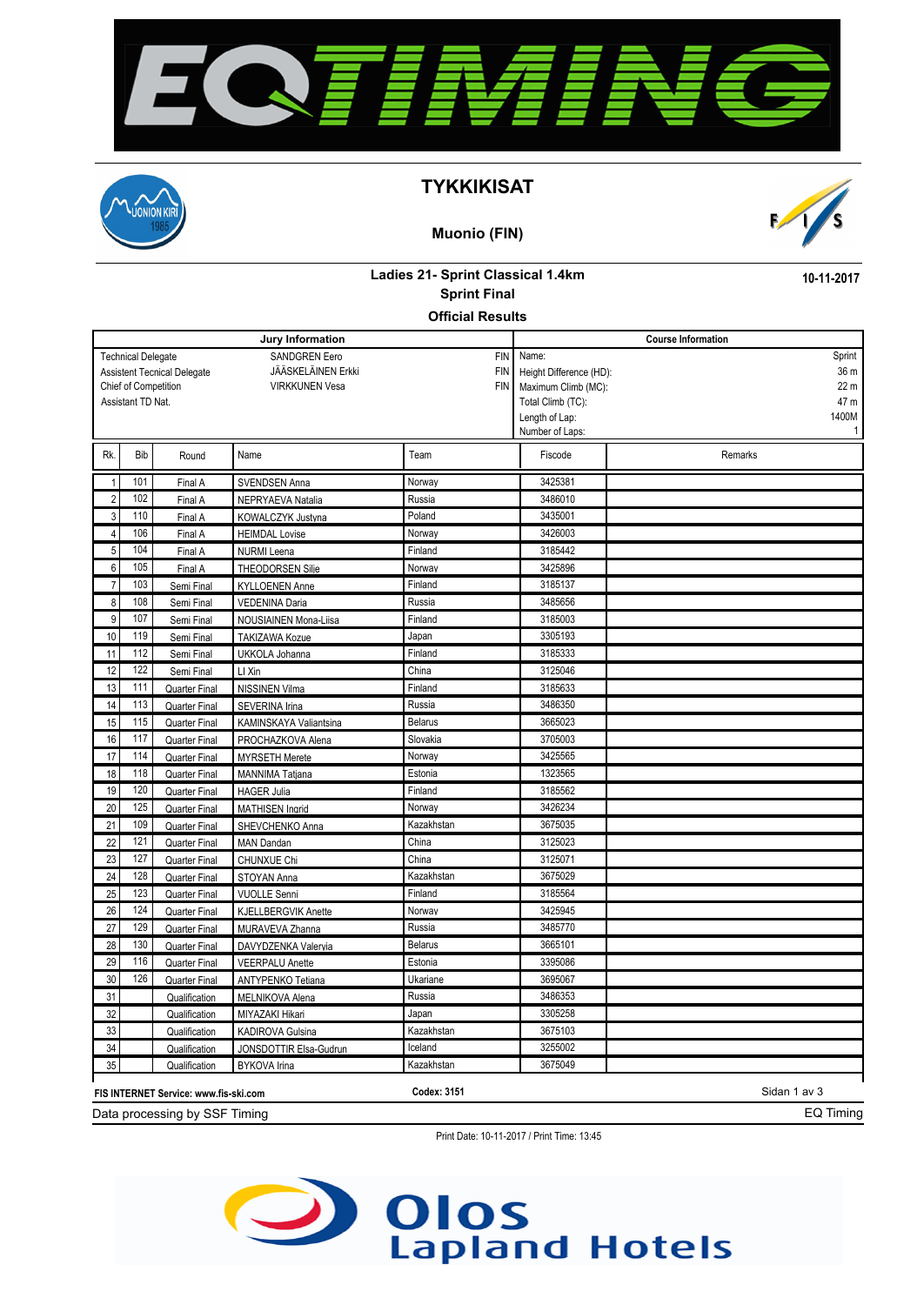



#### **TYKKIKISAT**

#### **Muonio (FIN)**



**10-11-2017**

### **Ladies 21- Sprint Classical 1.4km Sprint Final**

**Official Results**

| Rk. | Bib | Round         | Name                        | Team       | Fiscode | Remarks |
|-----|-----|---------------|-----------------------------|------------|---------|---------|
| 36  |     | Qualification | KOLOMINA Yelena             | Kazakhstan | 1319976 |         |
| 37  |     | Qualification | <b>ANTSYBOR Marvna</b>      | Ukariane   | 3695016 |         |
| 38  |     | Qualification | SOBUE Rin                   | Japan      | 3305268 |         |
| 39  |     | Qualification | SERDIUK Katervna            | Ukariane   | 3695022 |         |
| 40  |     | Qualification | NECHAEVSKAYA Anna           | Russia     | 3485849 |         |
| 41  |     | Qualification | SHEVCHENKO Valentvna        | Ukariane   | 1142563 |         |
| 42  |     | Qualification | <b>HEIMDAL Johanne</b>      | Norway     | 3426520 |         |
| 43  |     | Qualification | MATROSSOVA Marina           | Kazakhstan | 3675018 |         |
| 44  |     | Qualification | OFSTAD Inqvild              | Norway     | 3426519 |         |
| 45  |     | Qualification | <b>TYULENEVA Valeriva</b>   | Kazakhstan | 3675066 |         |
| 46  |     | Qualification | <b>TORVINEN Petra</b>       | Finland    | 3185516 |         |
| 47  |     | Qualification | VLADIMIROVA Mariya          | Russia     | 3486543 |         |
| 48  |     | Qualification | RYAZHKO Darva               | Kazakhstan | 3675046 |         |
| 49  |     | Qualification | <b>LARSEN Synnoeve</b>      | Norway     | 3426580 |         |
| 50  |     | Qualification | <b>KROL Yuliia</b>          | Ukariane   | 3695082 |         |
| 51  |     | Qualification | MA Qinghua                  | China      | 3125070 |         |
| 52  |     | Qualification | <b>KODAMA Miki</b>          | Japan      | 3305240 |         |
| 53  |     | Qualification | TARASSOVA Anzhelika         | Kazakhstan | 3675090 |         |
| 54  |     | Qualification | OTSUKA Yuka                 | Japan      | 3305153 |         |
| 55  |     | Qualification | <b>WALTENBERG Julie</b>     | Norway     | 3426641 |         |
| 56  |     | Qualification | PELTTARI Elisa              | Finland    | 3185290 |         |
| 57  |     | Qualification | KOBAYASHI Chika             | Japan      | 3305263 |         |
| 58  |     | Qualification | KATAJAMAKI Sonia            | Finland    | 3185794 |         |
| 59  |     | Qualification | <b>ARNESEN Synne</b>        | Norway     | 3426524 |         |
| 60  |     | Qualification | <b>TANAKA Yukari</b>        | Japan      | 3305194 |         |
| 61  |     | Qualification | PAATERO Maria               | Finland    | 3185085 |         |
| 62  |     | Qualification | <b>KAZNACENKO Marija</b>    | Lithuania  | 3785032 |         |
| 63  |     | Qualification | KHMELNITSKAYA Anastassiya   | Kazakhstan | 3675106 |         |
| 64  |     | Qualification | <b>MENG Honglian</b>        | China      | 3125095 |         |
| 65  |     | Qualification | LEE Chae-won                | Korea      | 1258769 |         |
| 66  |     | Qualification | <b>UUSTALU Aveli</b>        | Estonia    | 3395139 |         |
| 67  |     | Qualification | <b>MUIZNIECE Anda</b>       | Latvia     | 3555036 |         |
| 68  |     | Qualification | CHERNYKH Natalya            | Kazakhstan | 3675063 |         |
| 69  |     | Qualification | NYSTU Pia                   | Norway     | 3426523 |         |
| 70  |     | Qualification | <b>CHINBAT Otgontsetseg</b> | Mongolia   | 3725008 |         |
| 71  |     | Qualification | <b>SALMINEN Kaisa</b>       | Finland    | 3185845 |         |
| 72  |     | Qualification | ARIUNTUNGALAG Enkhbayar     | Mongolia   | 3725009 |         |
| 73  |     | Qualification | <b>REIJONEN Erika</b>       | Finland    | 3185634 |         |
| 74  |     | Qualification | ARIUNSANAA Enkhtuul         | Mongolia   | 3725014 |         |
| 75  |     | Qualification | <b>BATTOGTOKH Batshur</b>   | Mongolia   | 3725020 |         |



Print Date: 10-11-2017 / Print Time: 13:45

# Olos<br>Lapland Hotels